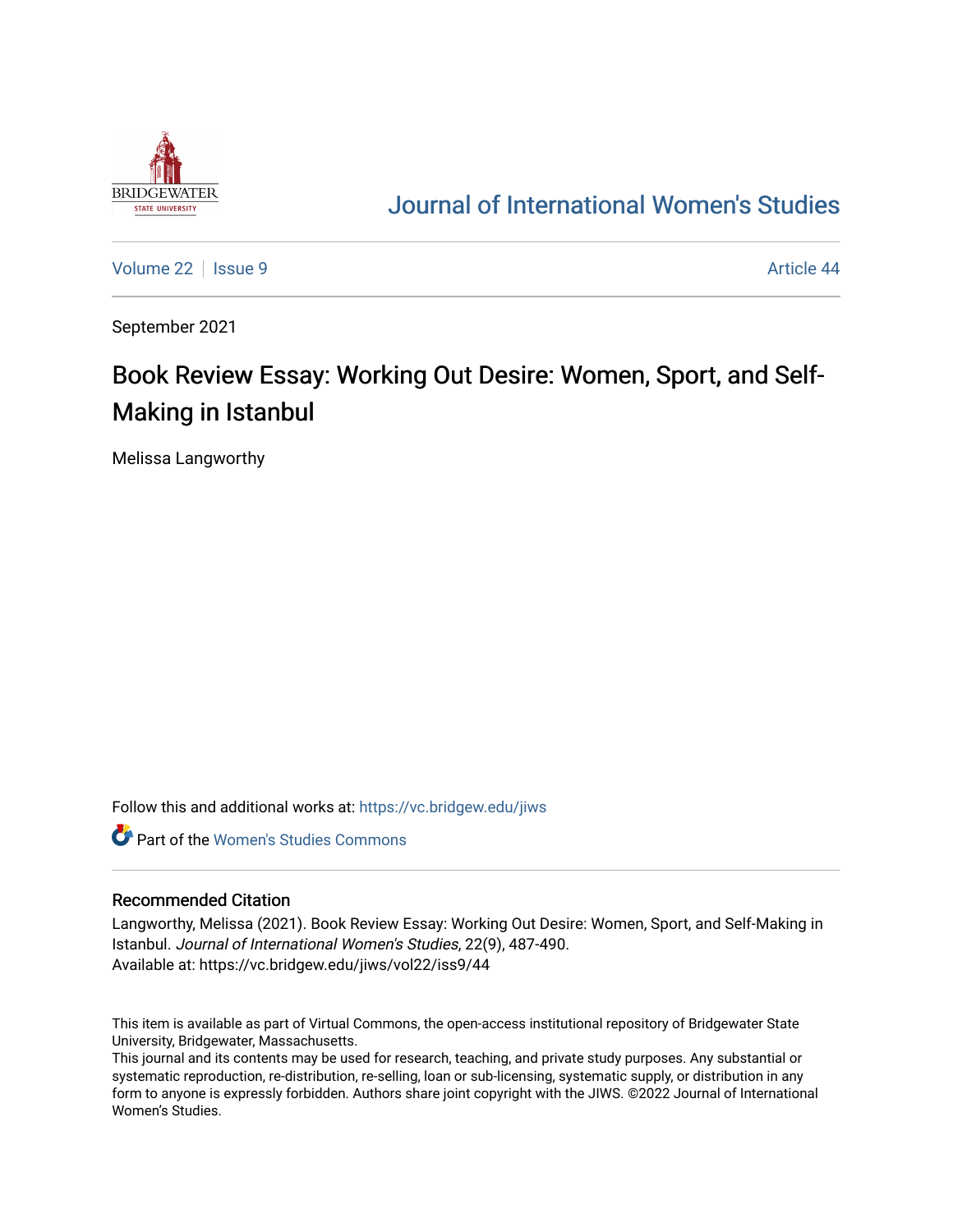#### Langworthy: Book Review Essay: Working Out Desire

This journal and its contents may be used for research, teaching and private study purposes. Any substantial or systematic reproduction, re-distribution, re-selling, loan or sub-licensing, systematic supply or distribution in any form to anyone is expressly forbidden. ©2021 Journal of International Women's Studies.

### **Book Review Essay: Working Out Desire: Women, Sport, and Self-Making in Istanbul<sup>[1](#page-1-0)</sup>**

## Melissa Langworthy<sup>[2](#page-1-1)</sup>

*Working Out Desire* is an ethnographic investigation of the workings of s*por meraki –* interest or curiosity in sport. Sehlikoglu bills the book as an expression of her "scholarly enchantment" with women's desiring subjectivities in all of their formations – foreseen and unforeseen. To achieve this, Sehlikoglu establishes *Working Out Desire* as a platform for presenting "an ethnographic account of the formation of desiring subjectivities, the human capacity to desire that is not only informed and shaped by sociohistorical constrains but also markets in its agentive aptitude" (p. 4).

As Sehlikoglu explains, a complete understanding of *spor meraki* requires not only a desire to become physically fit but locating this desire within the neoliberal, modern, and social complexities at the same time as women themselves are seeking to leave behind old, traditional, and rural identities. In this way, s*por meraki* connects Istambulite women from diverse backgrounds and inspires desiring subjectivities across time and space. Primary among the goals of Sehlikoglu is an investigation into women's interest in sport as a launching point to promote a deeper interest in establishing a self that is separate from conventional feminine duties, and that allows women to do something for *oneself* rather than for others (i.e., family, partners, social networks, community, neighbors).

In an effort to recognize "how easily the realms of desire can escape from analytical focus" (p. 247), Sehlikoglu contributes to literature investigating the quotidian nature of cultural complexities [i](#page-3-0)n Muslim cultures<sup>i</sup> and establishes sports as not just a mode of discipline for the body, but also as a process through which existing gendered, classed, and ethnic hierarchies are reinforced.<sup>[ii](#page-3-1)</sup> For women in Istanbul, Sehlikoglu establishes that desire and agency are intractably linked to a complex interplay of factors including age, pregnancy, religion, and class. In this way, Sehlikoglu positions exercise as an accessible form of neoliberal desiring subjectivity, one that can render a woman modern, urban, and knowledgeable when other avenues, such as independence, education, and employment, may not be accessible.

From a feminist perspective, the focus of this book on the desiring subjectivities of Istambulite women is an achievement in building non-Western – and especially Muslim – women as agentic, desiring beings. It provides a space to explore when and whether desires are initiated by or independent of masculinist systems. In this, Sehlikoglu builds on the work of others examining (Arab) women's navigation of neoliberal and/or consumption patterns<sup>[iii](#page-3-2)</sup> and Muslim identities.<sup>[iv](#page-4-0)</sup> With this discussion, the book contributes to the expanding research space for Arab and Muslim women outside of sociocultural barriers and constraints. The further investigations of kinship dynamics in denying women's desire and defining women's object status invites comparisons to Kate Mann's<sup>[v](#page-4-1)</sup> positioning of women as 'human givers' insofar as women's familial roles often

487

<span id="page-1-0"></span><sup>1</sup> Sehlikoglu, S. (2021). *Working Out Desire: Women, Sport, and Self-Making in Istanbul.* Syracuse, New York: Syracuse University Press.<br><sup>2</sup> Melissa Langworthy is a senior researcher at Ladysmith in Kuwait City, Kuwait.

<span id="page-1-1"></span>Email: [Melissa.e.langworthy@gmail.com](mailto:Melissa.e.langworthy@gmail.com)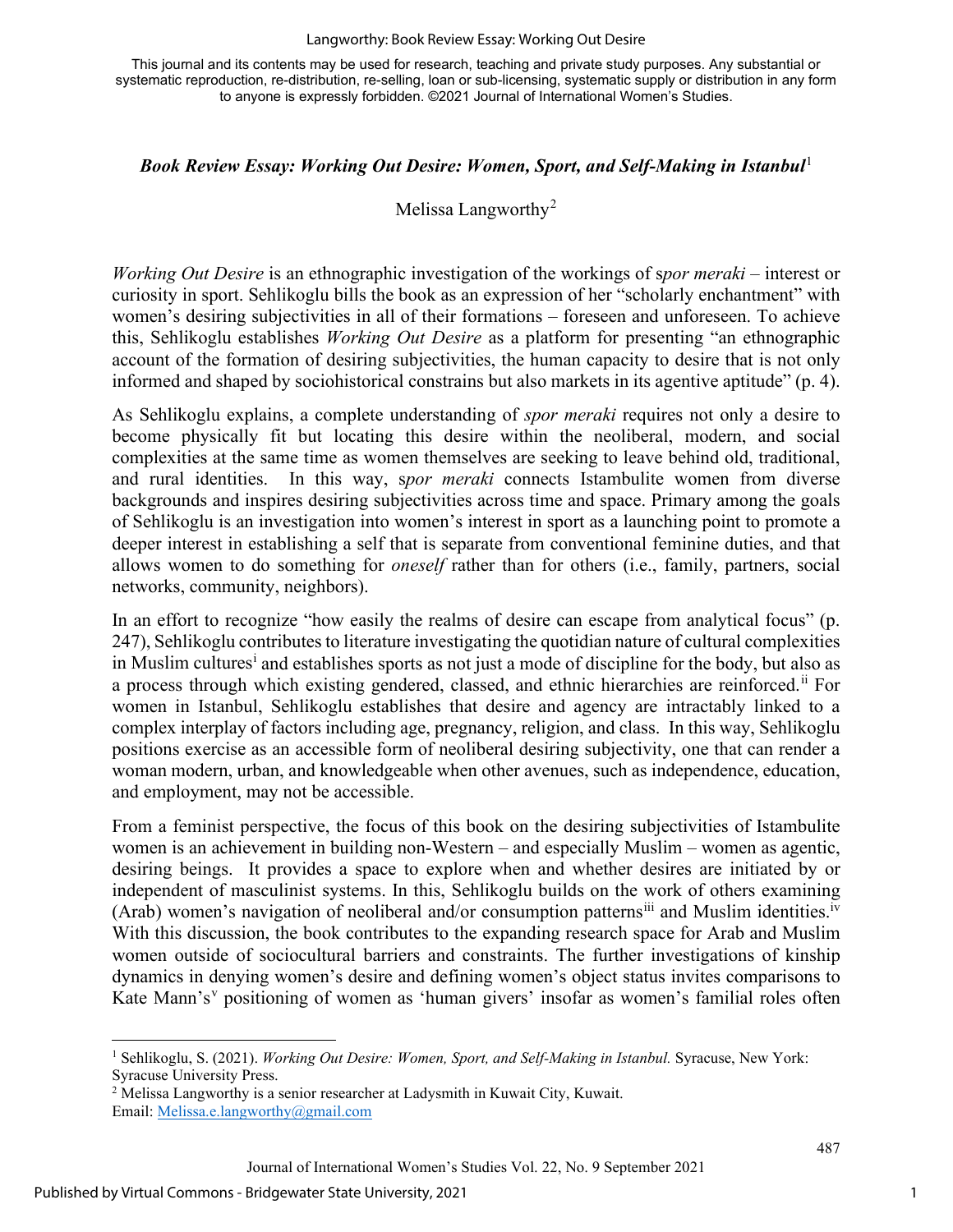position their responsibilities to offer attention and affection to members of their family above their own desires.

In the first section of *Working Out Desire*, "Self," the book situates women's sport in Turkey in the historical and nation-building objectives of Turkey and describes how modern Turkish women create their own desiring subjectivity and agency. Sehlikoglu directly tackles the false binaries that impact women's agency, notably Western-Muslim, religious-secular, and tradition modernity. Further, this section investigates the impact of role models – or "mediating figures," primarily in the form of exercise celebrities – who are able to stimulate women's interest in exercise and to connect with these women via the shared movements and goals which then enable women to expand their desires.

'Space' – the second section – queries themes of self, segregation, and control as women's bodies move in modern, urban environments. This section investigates both the municipal development of outdoor spaces for exercise as well as contrasting these public, mixed spaces with the homosocial spaces of women's gyms. In analyzing spatial elements of *spor meraki,* Shelikoglu's investigation of women's handling of 'blind spots' (or "spaces that fall outside of religious, nationalist, familiar and even lingual limits" (p. 76)) in their creation of desiring subjectivities is especially vivid. Women's choices of whether to participate, and which spaces are used to highlight the complex relationships between geography, class, education, and modernity. The specific attention to women's privacy (*mahram)* in public spaces and women's daily boundarybuilding against invasions of the privacy – especially by males – sheds light on the ways selfhood, gender, and body are linked in Islamicate contexts. In this way, privacy does not just demarcate spaces free from the (male) gaze, but also those free from comments on women's bodies, weight, etc. Especially in closed, private, same-sex gym environments, women are able to reinterpret social and patriarchal ideologies, cross check norms established by pop cultures, and to reimagine themselves in relation to others.

The final section, "Time," positions women's agency in the face of globalized rhythms, temporal shifts (including pregnancy), and divine corporeality. When women can schedule exercise breaks within their daily routines, the rhythms of music and globalized exercise movements allow them to "become the cosmopolitan world citizen they aspire to be." Pregnancy is presented as a gendered temporality that introduces tension between the mores of motherhood and having fit, slim (desirable) bodies. Within these temporalities, *spor meraki* is reinforced as a fashionable trend, one that focuses on beauty and fitness, not health and well-being. This is especially obvious in the presentation of *emanet –* the religious belief that women's bodies (indeed all bodies) belong to God and are thus aligned with a cosmology outside of urban modernity. This analysis shows how women expand religious teachings from a narrow, restrictive focus on guarding the body to a more compassionate dictate to take care of the body (i.e., through exercise and diet). Shelikoglu explains that this temporal corporeality is a source of agency resulting from women's ability to reinscribe these teachings on to a modern lifestyle.

*Working Out Desire* is a well-crafted analysis built from two rounds of ethnographic research, 2008 and 2011-2012. Sehlikoglu's background makes her the ideal person to conduct this project. As a native of Istanbul, she brings an "insider's awareness" (p. 23) of the behavioral codes and customs of women across religion, class, and educational differences. This awareness is strengthened by the intimacy and proximity with which the ethnography is constructed.

488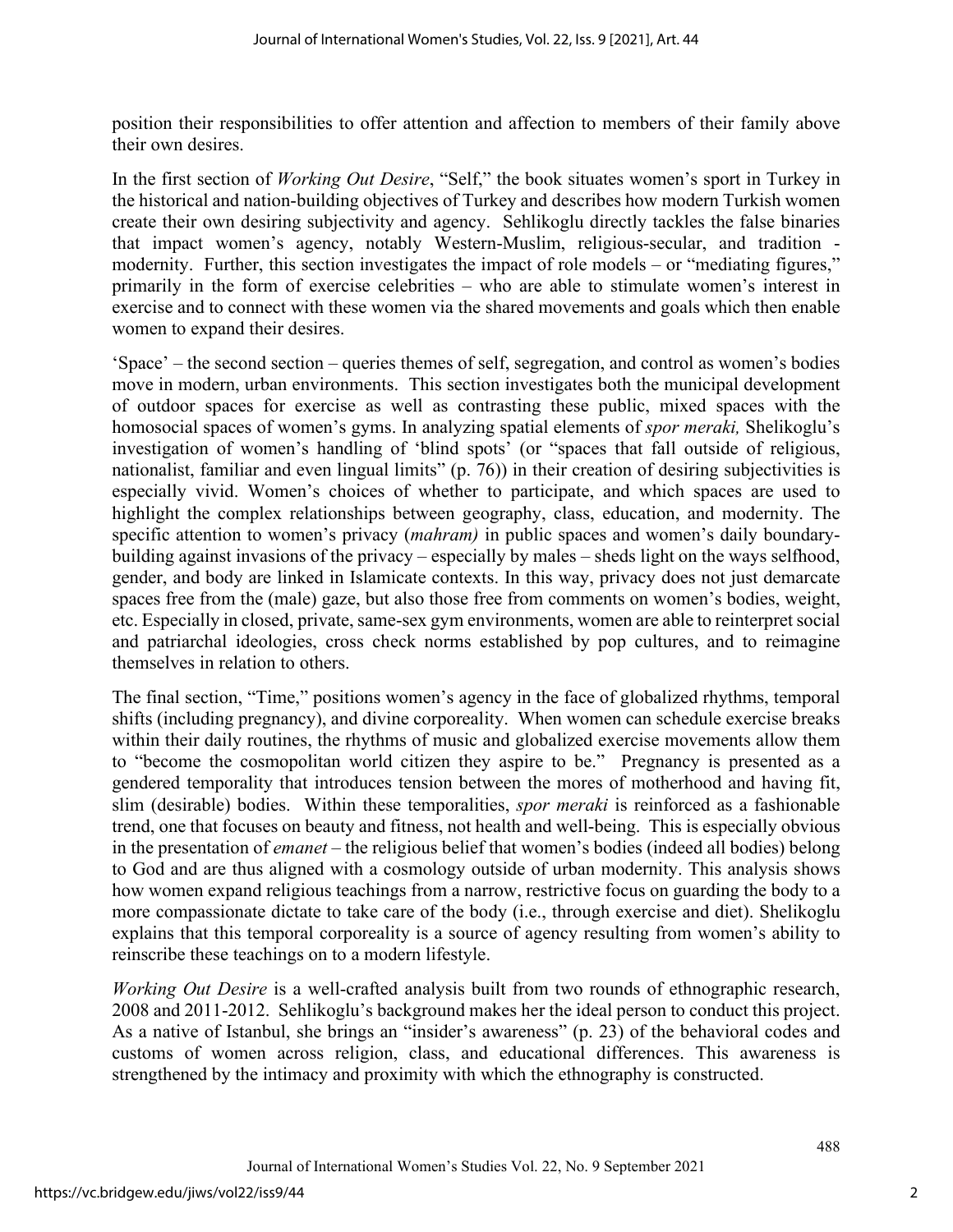Throughout the study, Sehlikoglu lived in Istanbul (including, at times, with participants) and went beyond methods of "participant observation" to participate in the daily lives of a diverse groups of Instambulite women, including by residence, background, age, and income. In all, 98 interviews were conducted (including gym customers, trainers, managers, people involved in women's magazines, exercise celebrities, daytime TV hosts and staff). Additionally, an aspect and one of the great sources of strength of the book, Sehlikoglu convened focus groups to investigate themes of ageing, pregnancy, and religion.

One of the book's primary contributions is the analysis of religion. The inclusion presents a refreshing approach to women and religion – especially Islam – in its investigation of religion's role in women's sense not only of self and desire as individuals in neoliberal times, and as mothers and wives, but in relation to connecting women's bodies to a divine and timeless project of selfcare. Through illustrating the complex interplay of gender and religion, including investigating the problematic binaries that keep religious women from also being modern, agentic, and knowledgeable, Sehlikoglu documents the intricate, yet powerful sources of agency utilized by (Muslim) women in Islamicate communities.

From a feminist perspective, the focus on pregnancy gives attention to an oft overlooked and critical part of women's lives and agency, however it is disappointing that the treatment of pregnancy is limited to a temporal interjection to the rhythms of exercise. This treatment overlooks the potential for further analysis into the agentic interface of pregnancy for the women (i.e., as a time to potentially refocus narratives of the body, shift from fitness to health and wellbeing focus; a time where the women's focus on their body and health is socially sanctioned - and not necessarily a digression from norms). Instead of this richer approach, the book discusses pregnancy primarily in terms of "dissatisfaction" with postpartum body.

Overall, the book is a well-written ethnographic account of women's desiring subjectivity, exercise, and agency. Sehlikoglu examines a broad intersection of factors including race, class, age, family status, pregnancy, socioeconomic status, modernity, nationality, embodiment, religion, ethnicity, geography, *hijabi* and non*hijabi.* However, the sheer volume of interactions at play means that the book struggles to fulfill the promise set by the first section – which could have filled the book itself. For an engaged reader, the transition from this tapestry of identities in the first section to the investigation of municipal space in the second section is jarring. This being noted, I applaud the efforts throughout the book to deal directly with women's embodied experiences from pregnancy to wearing the hijab. These efforts contribute to redressing the alltoo-common dismissal or oversight of women's embodied experiences and the impact of these experiences on women's agency.

<span id="page-3-0"></span><sup>i</sup> Buscemi, E. and Kaposi, I. (eds). 2020. *Everyday Youth Cultures in the Gulf Peninsula: Changes and Challenges*. Routledge.

<span id="page-3-1"></span>ii Sfeir, F. 1985. "The Status of Muslim Women in Sport: Conflict between Cultural Tradition and Modernization," *International Review for the Sociology of Sport* 20, no 4:283-306. Duncan, M., 1994. "The Politics of Women's Body Images and Practices: Foucault, the Panopticon, and *Shape* Magazine." *Journal of Sport & Special Issues* 18, no. 1: 48-65.<br>iii Sa'ar, A. (2016). *Economic Citizenship: Neoliberal paradoxes of empowerment*. New York: Barghahn Books;

<span id="page-3-2"></span>Kanna, A. (2010). Flexible Citizenship in Dubai: Neoliberal subjectivity in the emerging "City-Corporation".